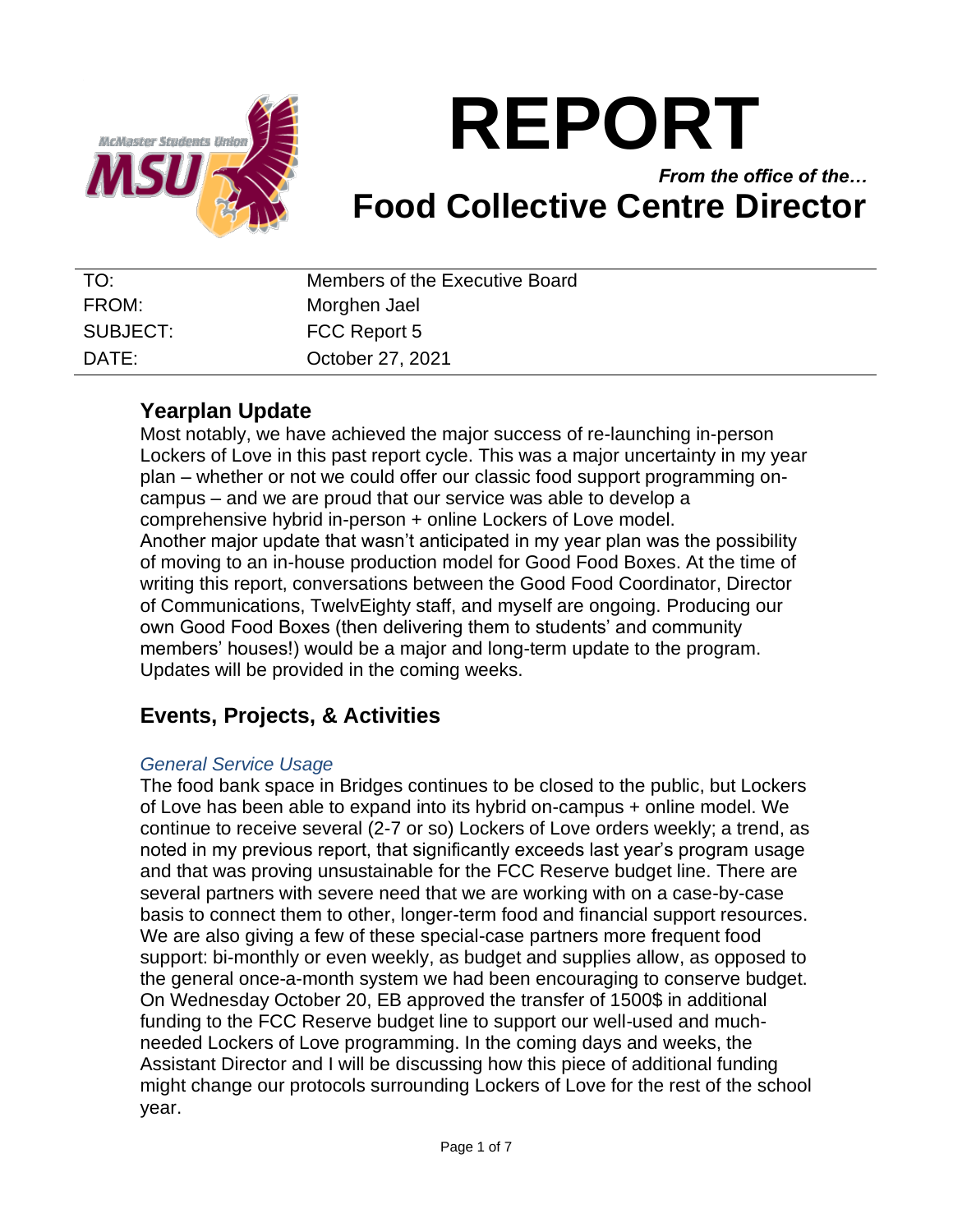#### *Projects & Events: Trick or Eat (On-going)*

On October 21 we launched our annual Halloween food drive, Trick or Eat. In past years, FCC volunteers have gone door-to-door on Halloween to collect nonperishable food and health/hygiene product donations, but since the COVID-19 pandemic is ongoing, we have a "distanced" model for the food drive. Donation bins have been stationed in three campus and community locations: outside the MSU Office (MUSC 201), inside the entrance foyer of William's Café on Main Street W, and on the back wall inside the Pita Pit on King Street W. We have put up posters advertising the event around campus and the neighbourhoods near the community donation spots, to hopefully generate participation from non-McMaster community members. We will regularly check the bins during the food drive period of October 21 to October 31, and we will bring overflow/excess food to the food bank (and remove any inappropriate items) as needed. We have already had some community groups and fraternities reach out inquiring about making donations to the food drive, so word of mouth seems to be propelling our efforts as well. If we receive more donations than the FCC can reasonably use in the coming months, we will donate excess to Living Rock Youth Shelter or other local food banks (TBD, based on supply).

#### *Projects & Events: "Cooking from Food Scraps and DIY Plant Milk – A Cultivating Change Workshop" (Upcoming)*

On Wednesday October 27, we are hosting a virtual workshop in partnership with Green Venture as part of our Cultivating Change web-series (for which we received funding from the McMaster Okanagan Committee). One of the FCC's Social and Political Advocacy Coordinators has been spearheading the Cultivating Change workshop series this year, and she has worked for the past few months to establish this partnership with Green Venture and commission this workshop. Workshop registrants will receive a list of materials/ingredients that they can buy if they want to actively participate in the workshop (though merely observing will be acceptable too). We hope to produce a list of resources/further reading/a blog post-like recap of the event afterwards, which we can potentially host on the FCC webpage.

#### *Projects & Events: Outdoor community fridge project (with SUSTAIN 3S03, SWC, OPIRG-McMaster community garden, and the ASP office) (on-going)*

In my capacity as FCC Director, I have been participating in ongoing efforts to set up an outdoor community fridge on McMaster campus, which would help reduce food waste, combat food insecurity, and create a collective community hub. I have been keeping my execs updated on the progress of this project and have been offering an FCC and MSU lens to the project (including planning for how the fridge operations might tie into the FCC's mandate in future years). I am working with the SUSTAIN 3S03 students to draft emails to community partners and to put together logistical pieces (like temperature checks in the fridge, donation guidelines, etc.). We have received word that a campus partner may be able to donate a used fridge and shelving unit to our cause! We have a lead on a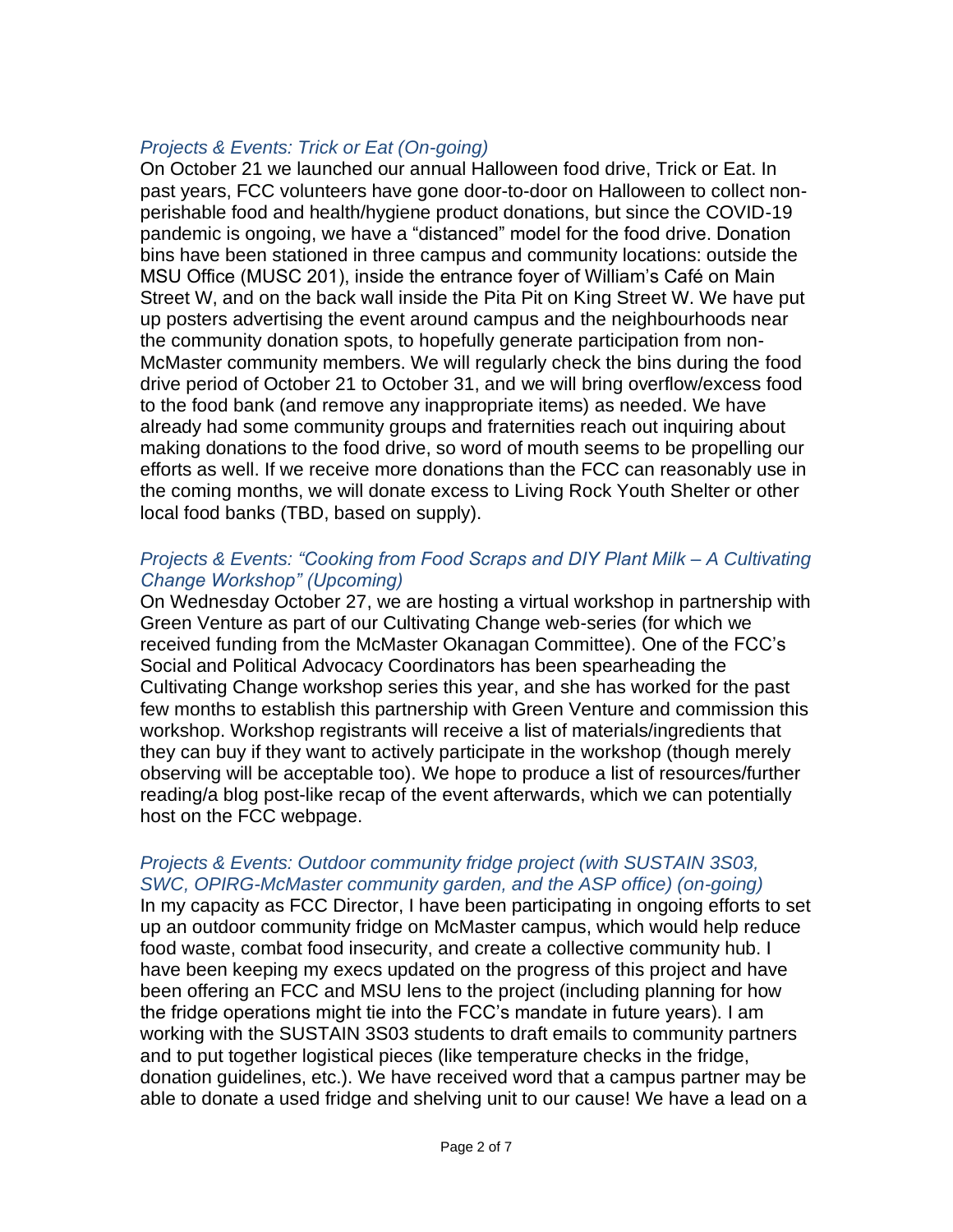contractor to build a winterized shed for the fridge, too. We are tentatively planning to install the fridge outside of MUSC near the parking lot. Confirmation will come in the next few weeks. The community fridge, for now, will be an official partnership between the SWC, the FCC, the ASP office, and OPIRG-McMaster, with fridge-decoration support coming from McMaster SOTA.

## **Outreach & Promotions**

#### *Summary*

We have commissioned and posted several new graphics this month! Additionally, alongside our promotion for the October Good Food Box, we shared some photos of last month's box and its fresh produce contents. We hoped that showing our audience the sheer volume of produce they would be receiving if they ordered a GFB would help increase interest; and orders increased from 11 last month to 13 this month, even despite a reduced promotional window! Engagement has been especially high on our October 20 post about the upcoming DIY plant milk and food scraps Cultivating Change workshop; it seems like a topic our Instagram audience is interested in, because several people commented their enthusiasm below the post.

#### *Promotional Materials*



#### *Social Media Engagement since the Previous Report* Instagram: we have 890 followers (identical to our previous report). Insights: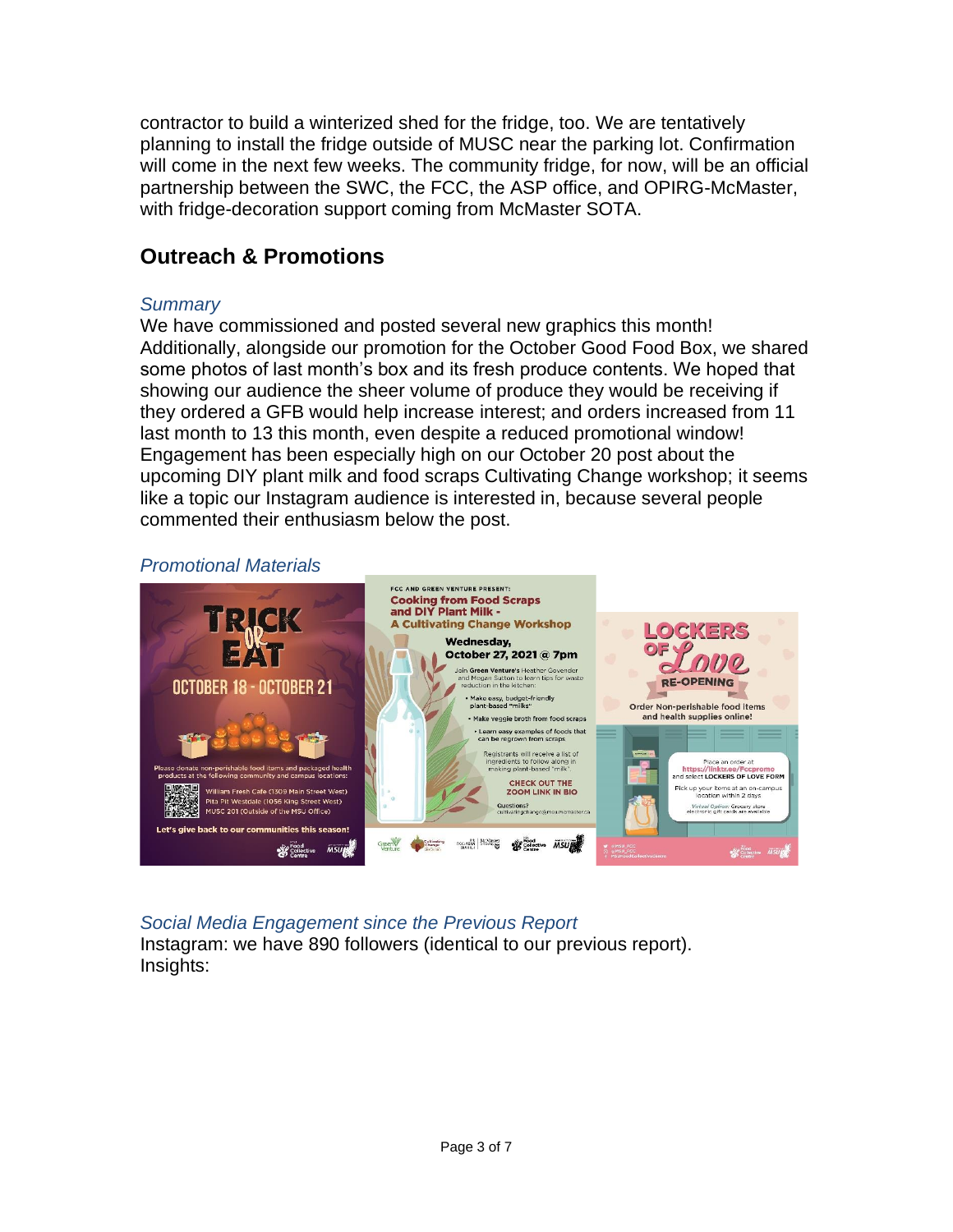

Facebook: We have 1497 page likes (down 6 from the previous report). Insights:



Twitter: We have 667 followers (identical to previous report). Insights: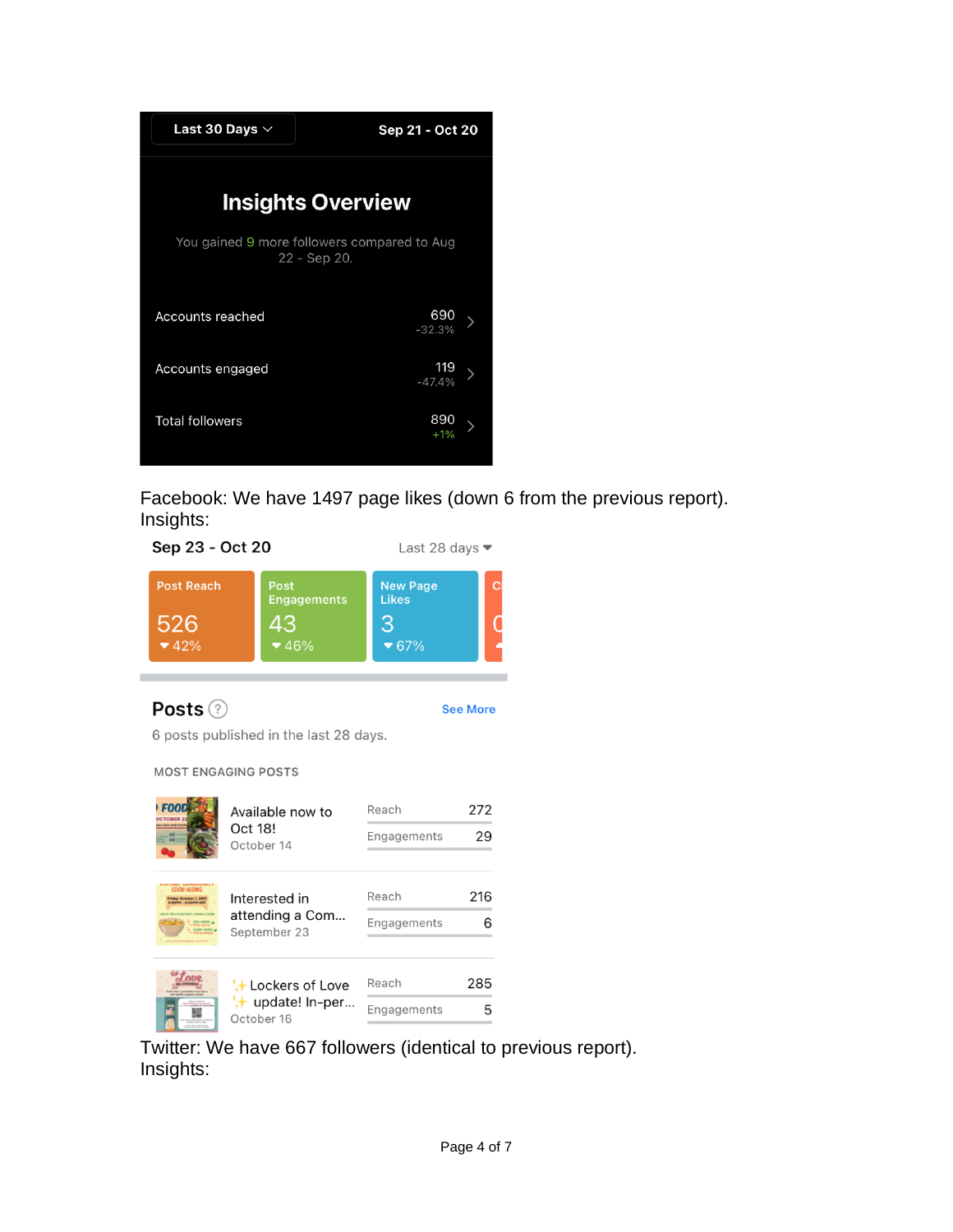

Our social media engagement has plateaued somewhat after our volunteer hiring last month (when we prompted all new volunteers to follow us on all platforms). Individual posts continue to have good engagement, though, and individual execs and volunteers have been reposting our content on their personal Instagram stories (for example), which has helped grow our network of awareness.

### **Finances**

#### *Budget Summary*

Most notably, on October 20, EB approved a transfer of an additional 1500\$ to the FCC's Reserve Budget. It hasn't been changed in my online budget tracker yet – I am not sure whether there are other administrative steps that need to happen before it can be transferred – so this additional amount is not reflected in budget line 6603-0318 in this report. This additional funding is intended to support the Lockers of Love program – and general food bank supplies – since there has been an unexpected amount of need for food support so far this year. We are so grateful to EB for approving this additional funding! The Good Food Coordinator and I continue to collaborate with the VP Admin, the Director of Communications, and TwelvEighty to discuss potential long-term inhouse production for the Good Food Box Program. An in-house production model (plus, potentially a delivery option!) would increase the cost of the product for students and community members, but it could become a sustainable program for the FCC (and not an unpredictable drain on our budget, based on fluctuations in supplier and community programs that we have been partnering with). If we did this, we would be "piggy-backing" on bulk produce orders already being placed by TwelvEighty. More details will be forthcoming in the next few weeks.

| <b>ACCOUNT</b><br><b>CODE</b> | <b>ITEM</b>                   | <b>BUDGET/</b><br><b>COST</b> |
|-------------------------------|-------------------------------|-------------------------------|
| 5003-0318                     | <b>FCC - OFFICE SUPPLIES</b>  |                               |
| <b>SUPPLIES</b>               | <b>TOTAL SPENT IN LINE</b>    |                               |
|                               | <b>REMAINING IN LINE</b>      |                               |
|                               |                               |                               |
| 6102-0318                     | <b>FCC - ANNUAL CAMPAIGNS</b> | 2300                          |
|                               | <b>TOTAL SPENT IN LINE</b>    | 96.09                         |
|                               | <b>REMAINING IN LINE</b>      | 2203.91                       |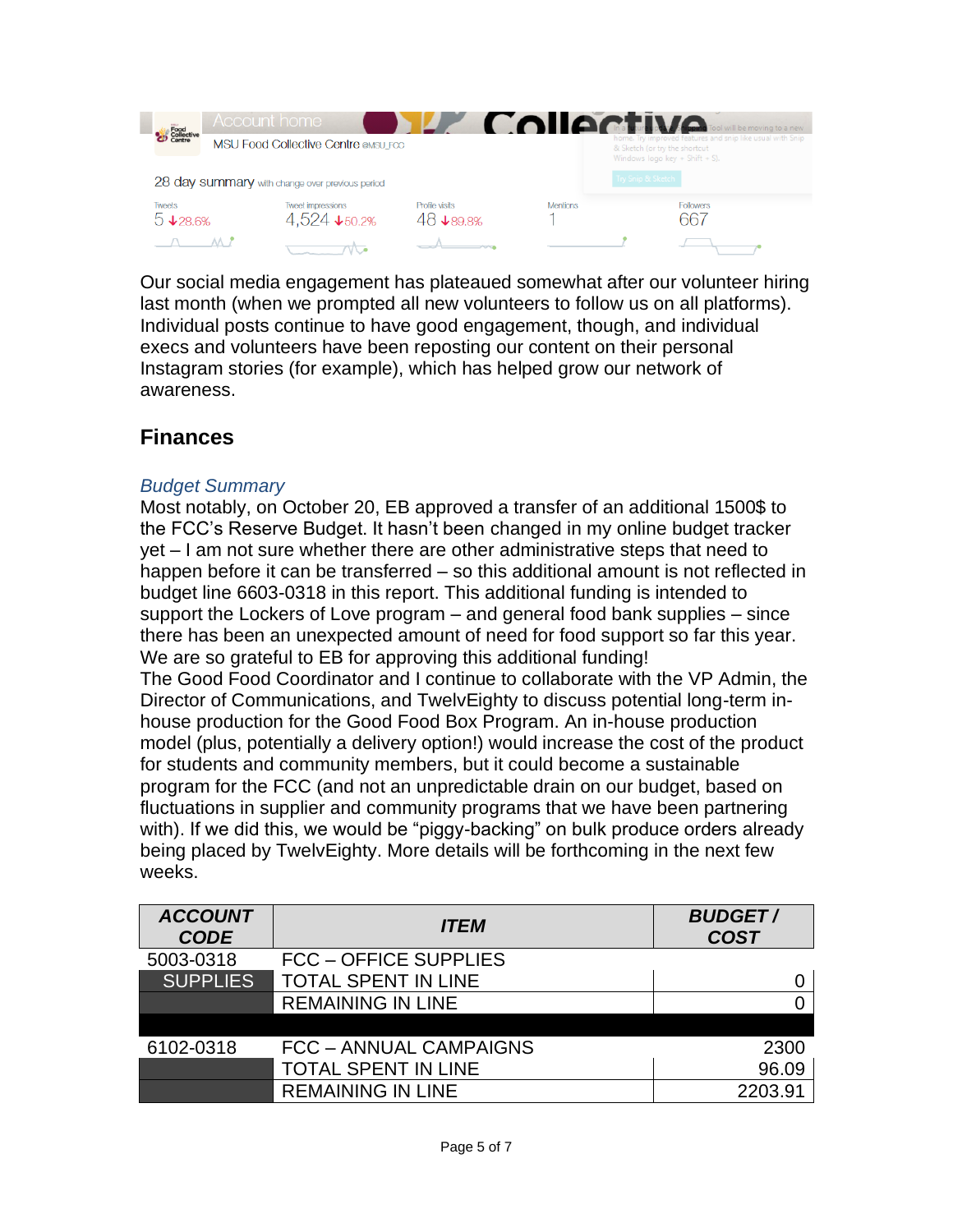| 6494-0318                                  | FCC - VOLUNTEER RECOGNITION    | 750          |         |  |
|--------------------------------------------|--------------------------------|--------------|---------|--|
|                                            | <b>TOTAL SPENT IN LINE</b>     | $\mathbf{O}$ |         |  |
|                                            | <b>REMAINING IN LINE</b>       | 750          |         |  |
|                                            |                                |              |         |  |
| 6501-0318                                  | FCC - ADVERTISING & PROMOTIONS | 2300         |         |  |
|                                            | <b>TOTAL SPENT IN LINE</b>     | 504          |         |  |
|                                            | <b>REMAINING IN LINE</b>       | 1796         |         |  |
|                                            |                                |              |         |  |
| 6603-0318                                  | FCC – RESERVE                  | 1000         |         |  |
|                                            | TOTAL SPENT IN LINE            | 920          |         |  |
|                                            | TOTAL REMAINING IN LINE        | 80           |         |  |
| <b>TOTALS</b>                              |                                |              |         |  |
| TOTAL BUDGETED DISCRETIONARY SPENDING      |                                |              | 6450    |  |
| <b>TOTAL ACTUAL DISCRETIONARY SPENDING</b> |                                |              | 1520.09 |  |
| <b>REMAINING DISCRETIONARY SPENDING</b>    |                                |              | 4929.91 |  |

#### **Executives & Volunteers**

We have now established volunteer sub-committees, under the supervision of exec members and the Assistant Director: Social and Political Advocacy Committee, Promotions Committee, and Community Kitchen Committee. There is also a group of "general" volunteers not tied to a specific committee; they have been helping out with in-person one-off tasks when possible – like Good Food Box Pick-Up at the MSU Office – and have been invited to participate in our upcoming "Check-in with the Collective" feedback sessions. In these sessions, volunteers can liaise with execs and offer feedback and perspectives on current and upcoming FCC programming. (E.g., how might the FCC's partner base feel about an eventual price increase for Good Food Boxes, if it meant they could have the boxes delivered to their houses?). There are ample opportunities for volunteers to be involved, and it has been great to see collaboration between execs and volunteers – we are de-emphasizing the hierarchy in our service as much as possible and empowering volunteers to participate as much as they want to  $\odot$ .

However, some volunteers are more committed than others – it has been hard to make sure volunteers show up for shifts (because they just have a casual commitment with the FCC, after all!). This is something that the Assistant Director and I will work on addressing in the next few weeks.

#### **Successes**

We are so pleased about the 1500\$ additional funding for our Reserve budget! It means we can continue to operate Lockers of Love – perhaps even in an improved capacity – for the rest of the school year. It is relieving for us and for